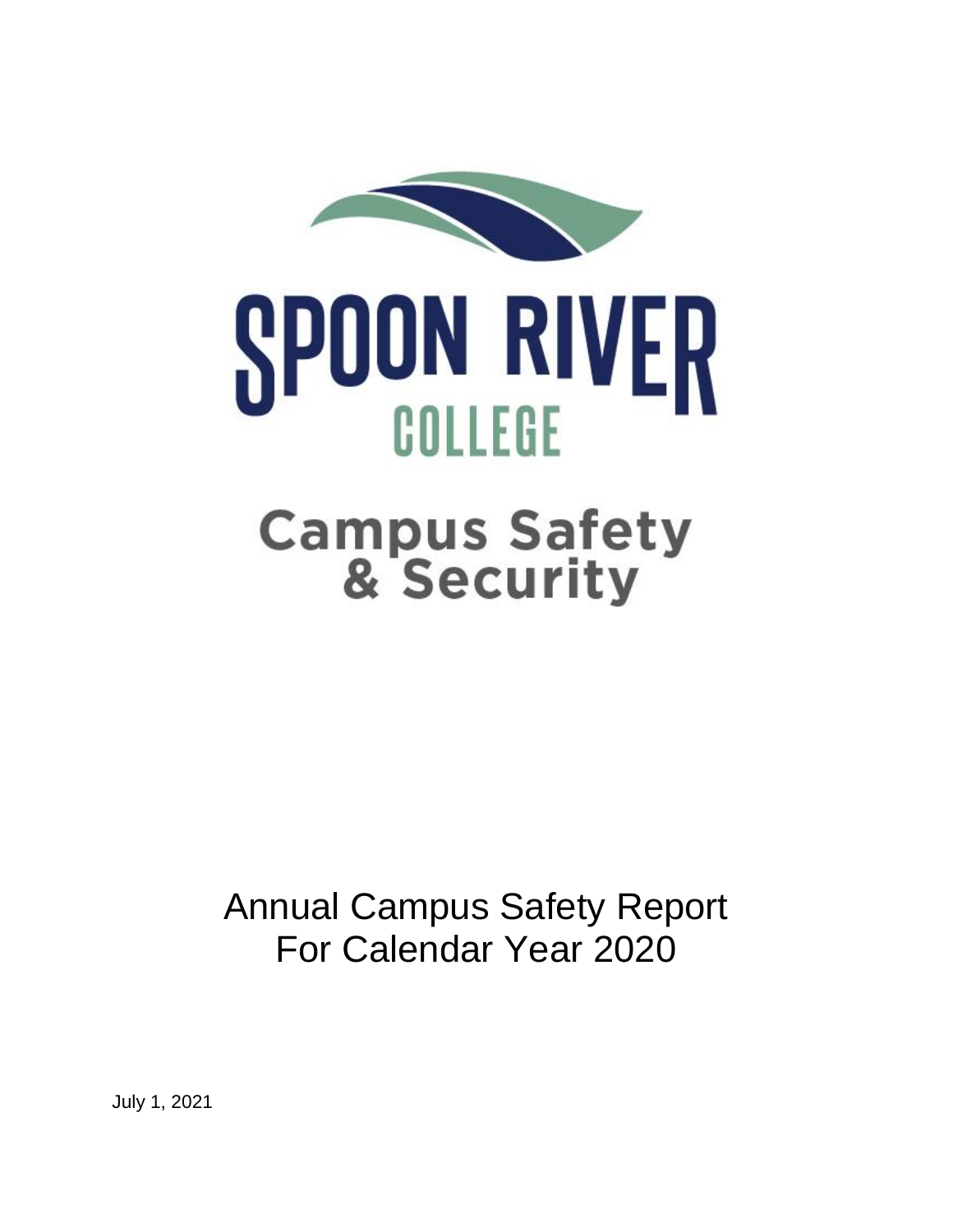### **Reporting Requirement**

 In compliance with the Federal Jeanne Clery Disclosure of Campus Security Policy and detailed information covering a broad range of topics, including campus safety and security Campus Crime Statistics Act of 1998 (formerly the Crime Awareness and Campus Security Act of 1990) and the Higher Education Opportunity Act of 2008, this report contains services, crime prevention policies, campus crime statistics, emergency response actions and fire safety related information and statistics.

 applicable police agencies, and all "Campus Security Authorities." Those college officials, The Vice President of Administrative Services compiles all required information and statistics for this report. Statistics are collected using Accident and Incident Reports, information from known as Campus Security Authorities, include any college official who has significant responsibility for students and campus activities.

Other required information in the annual Campus Security Act Report includes Spoon River College security-related policies and procedures, which are also compiled from various sources.

 Services Office. By October 1 of each year, all current employees and students are notified of the availability of the report and the location to request a copy. This report is accessible on the Spoon River College website (<www.src.edu>) and is also made available upon request at the Dean of Student

All reasonable attempts have been made to identify all reported criminal actions and to present the crime statistics in this report in accordance with the Campus Security Act and its amendments.

## **Campus Safety and Security**

 The goal of Spoon River College is to provide a safe and secure learning and work environment for our students, staff and visitors by adhering to the Core Values of the College. The primary function of any security effort is to protect life and property in all situations and preserve peace within the established limits of the College community. Spoon River College provides uniformed security officers at the Canton and Macomb campuses in the evenings to handle the security of campus buildings and grounds. During normal daytime working hours, security is provided by various college officials on an as needed basis. The effectiveness of campus safety and security depends on the assistance and cooperation of each member of the College community. You can help by being aware of your surroundings and reporting unusual incidents

## **Authority of Campus Safety and Security Officers**

Spoon River College Security Officers are unarmed and their primary function is to provide security for all evening visitors to the Canton or Macomb campuses. Spoon River College and our Security Officers maintain a working relationship with federal, state and local police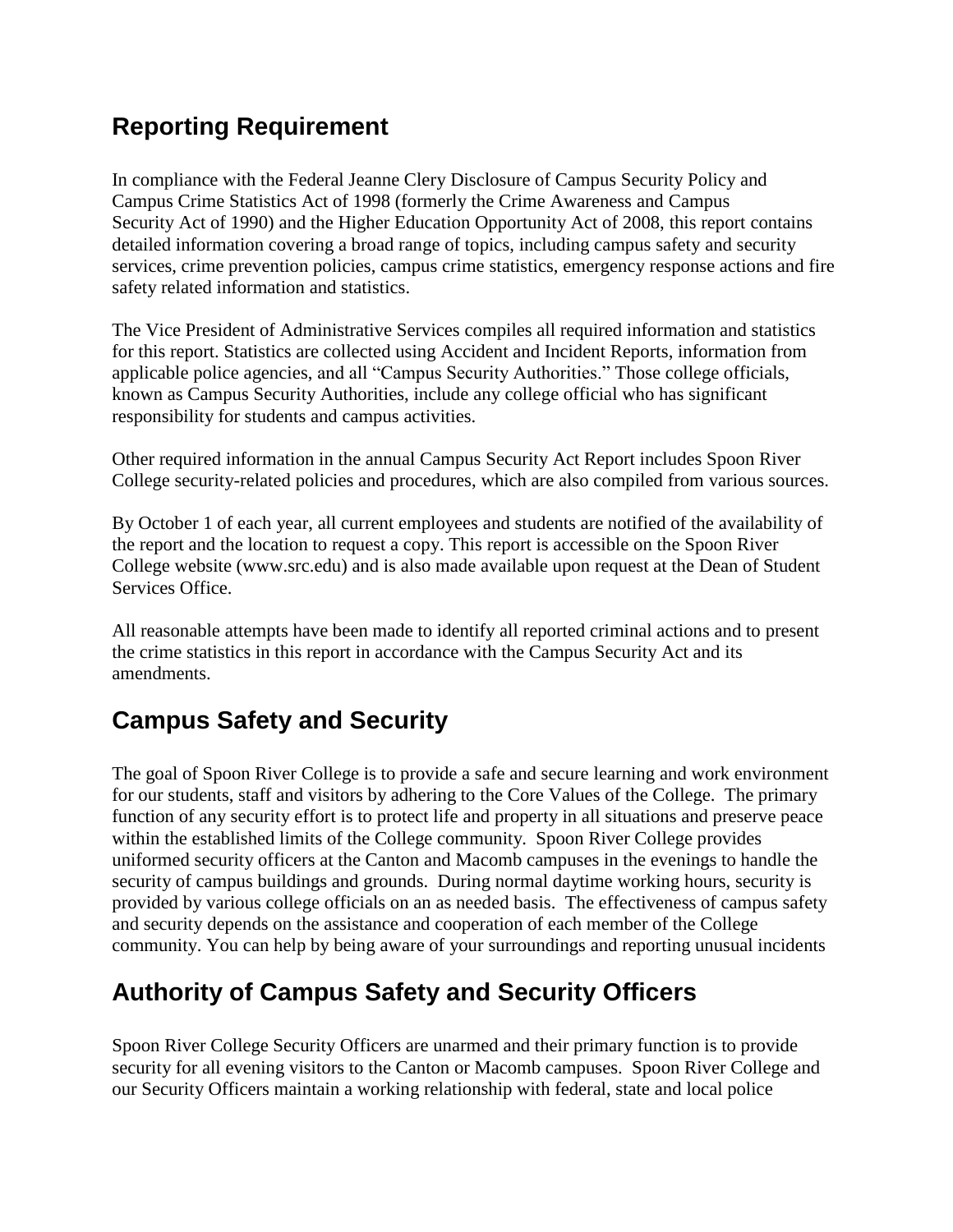agencies. While there are no Memorandums of Understanding (MOUs) in place currently, these agencies provide support for criminal investigations, special operations, and security details during special events.

#### **Emergency Response and Evacuation Procedures**

 community, a determination will be made as to the appropriate segment of the campus The Vice President, or his designee, will immediately notify the campus community upon the confirmation of a significant emergency or dangerous situation involving an immediate threat to the health or safety of students, staff and visitors on campus. The validity of existing emergency situations will be confirmed by reliable eyewitness reports from College employees. Once the type of emergency and type of emergency response required has been determined, local emergency response agencies will be contacted. Taking into account the safety of the community to receive a notification, and after determining the content of the notification to be broadcast, Spoon River College will, without delay, initiate the emergency notification system.

 assist victims or to contain, respond to, or otherwise mitigate the emergency. The emergency notifications will be made by the Vice President, or his designee, and will be announced on the interior and exterior public address systems and in person. If it is determined the emergency or dangerous situation threatens communities surrounding our campuses, local emergency services will be notified. Emergency notifications may only be withheld if in the professional judgment of the responsible authorities, the warnings will compromise efforts to

Emergency Notifications will contain all the appropriate information and may also be distributed on the SRC website [\(www.src.edu\)](http://www.src.edu/), via campus e-mail, or local news media.

 was announced or unannounced. Spoon River College will test the emergency response and evacuation procedures on an annual basis, including publicizing its procedures in conjunction with at least one test a year. Spoon River College will document the type of training exercise(s), the date and time and if the exercise

## **Crime Reporting**

 Spoon River College encourages all staff, students and visitors of the College to report all students of the college are strongly encouraged to report crimes and encourage victims or crimes. At the request of the reporting victim or witness, the College will make every effort to maintain their confidentiality with respect to the law and college policies. All employees and witnesses of crime to voluntarily report these offenses to the Vice President.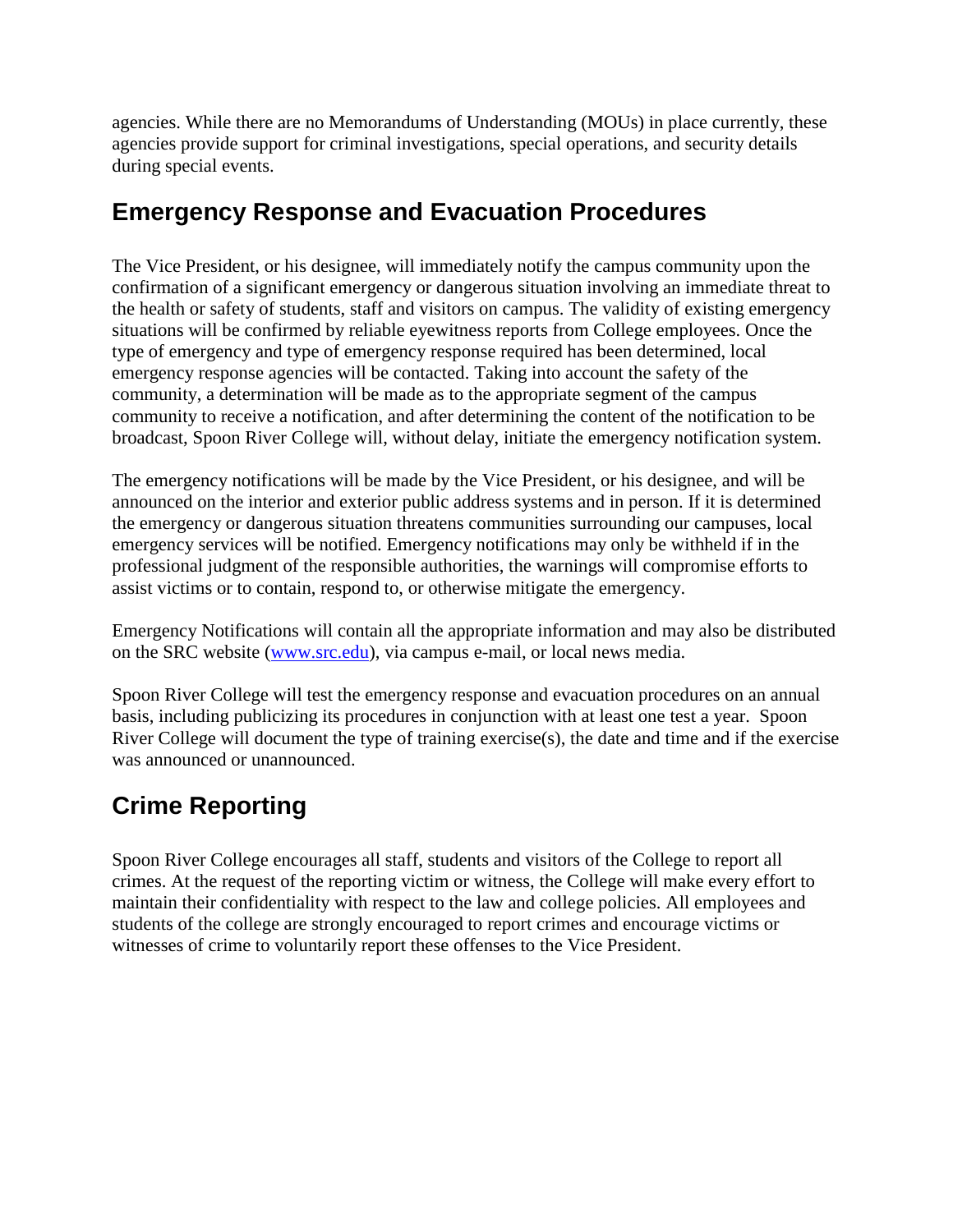### **TIMELY WARNING NOTICES** (Campus Crime Alerts)

 **continuing threat**, a college wide "timely warning" may be issued per requirements of the Jeanne Clery Act. Initial notification will occur through the College web page. In the event that a situation arises on or off campus that the College determines is an **ongoing or** 

Timely warnings are usually issued for the following classifications:

- arson
- burglary
- robbery
- aggravated assault
- criminal homicide
- sex offenses
- any other emergency as deemed necessary.

 Depending on the particular circumstances of the threat, especially in situations that pose an immediate or on-going threat to the college community and individuals, a copy of the notice may be posted on-campus throughout the campuses and centers of Spoon River College.

President at 649-6211 or **brett.stoller@src.edu** or the Dean of Student Services at 649-6305 or [missy.wilkinson@src.edu](mailto:missy.wilkinson@src.edu) Anyone with information warranting a timely warning should report the circumstances to Vice

## **Fire Safety**

 College's guidelines are no candles, incense or open flames permitted on any campus unless it is equipment be UL approved, inspected by the SRC Maintenance Department and used for the Fires are to be immediately reported to the local fire department by dialing 911. Spoon River an approved action used in a course of study. It is recommended that all portable electrical Manufacture's designed use.

 Call 911 to report the location and size of the fire. Smoke is the greatest danger in a fire. Stay near the floor where the air will be less toxic. In the event of a fire: Activate a fire alarm by pulling on an alarm box. Alert people in the immediate area of the fire, and evacuate the area. Confine the fire by closing doors as you leave the room. Always call from a safe location. Evacuate the building. Do not use elevators to evacuate. Assist the disabled in exiting the building. Notify emergency responders of the location, nature, and size of the fire.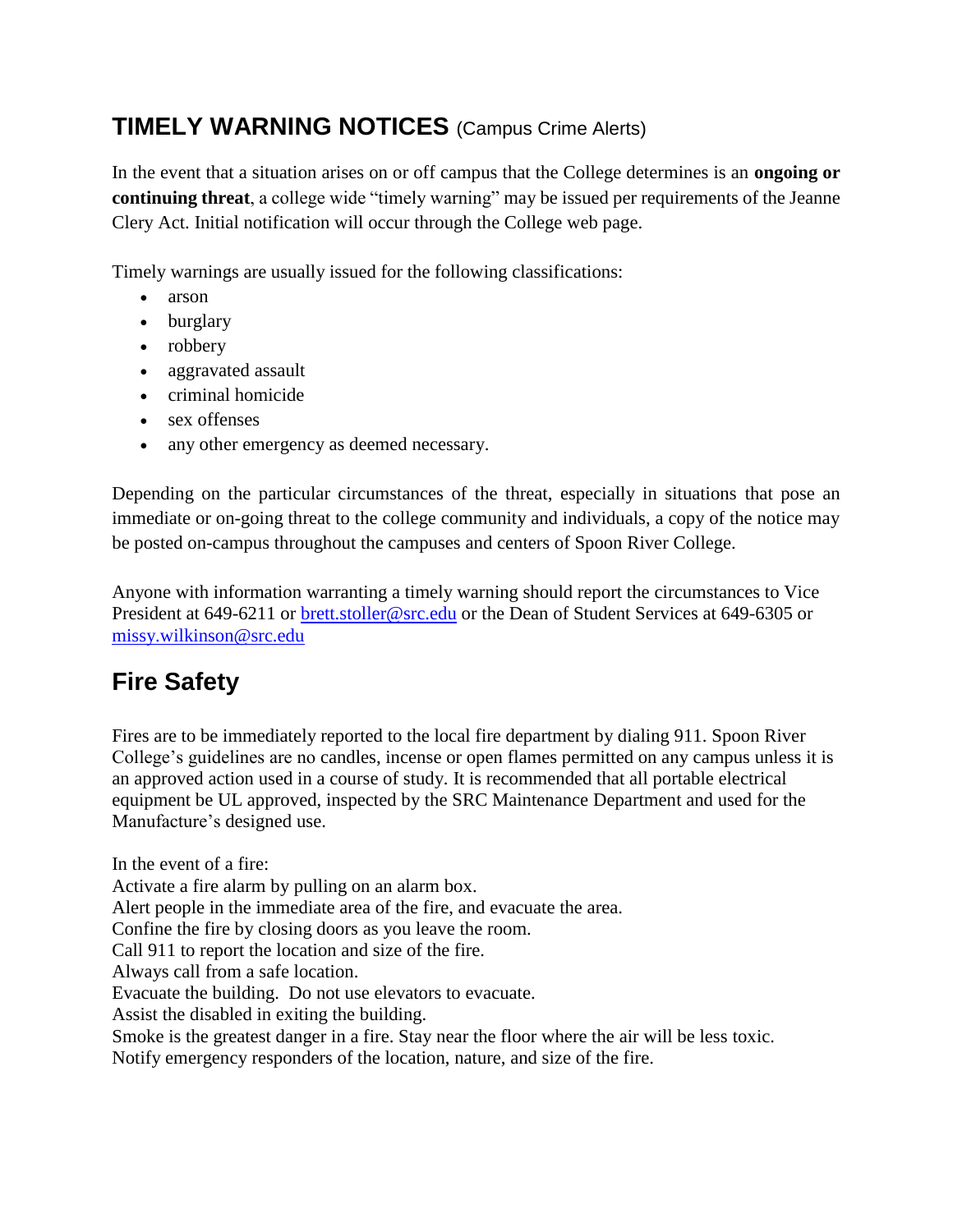portable fire extinguisher. Attempt to extinguish only small fires, and make sure you have a clear escape path. If you have not been trained to use a fire extinguisher, you must evacuate the area. **If you have been trained and it is safe to do so**, you can attempt to put out a fire with a Evacuation instructions are on display in classrooms.

#### **Access to Campus Facilities**

Access to campus buildings and grounds is a privilege extended to students, staff and visitors. The College encourages an open environment with limited constraints to ensure the reasonable protection of all members of the community. Most campus facilities are open during weekday business hours. Some campuses buildings are open a limited number of hours on weekends.

Unsupervised students will not be allowed into campus buildings or locked classrooms after hours without prior written authorization from an instructor.

#### **Safety Measures in Maintenance of Campus Facilities**

 security systems in an ongoing effort to maintain existing conditions while increasing campus improvement of security systems on campus. The Maintenance Department recognizes the importance and responds promptly to requests that involve safety and security issues. Security officers also detect and report safety and security hazards during routine patrols. Officers frequently conduct security and exterior lighting inspections, and monitor the electronic protection. Official channels of internal communications exist to facilitate the repair or

Spoon River College buildings are monitored by smoke and fire alarms systems and all sites have the capability of making public address announcements via the phone system. The Public Address capability will be used in times of emergencies to deliver evacuation, sheltering and other emergency specific instructions.

#### **Help Fight Crime on Campus**

 An important part of our job is to make all members of the college community security conscious minimize their potential to be a victim of crime. All members of the campus community are understanding and exchange of information. Together as a team we can deter crimes, apprehend and have you involved in our college safety and security program. Spoon River College's crime prevention program is designed to inform and help members of the college community to encouraged to act responsibly, for their own protection and for the protection of others. SRC staff, faculty, students and Security personnel have a mutual need for close contact, cooperation, offenders, and promote a safe college environment.

Our customers, students, and staff can help us by protecting themselves from being victimized by practicing precautions suggested in this report.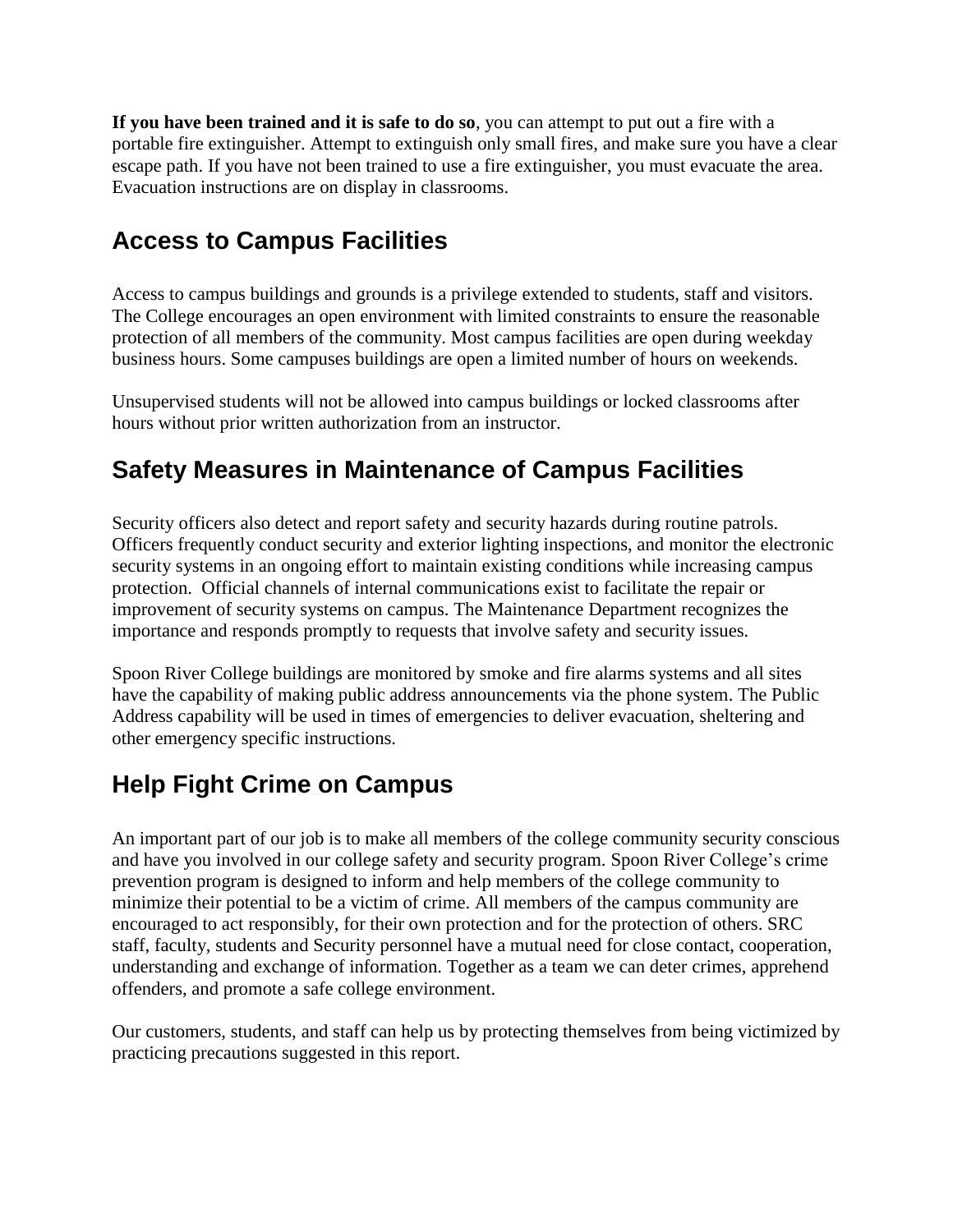### **Sexual Offenders**

 education to issue a statement advising the campus community where information regarding The Federal Campus Sex Crimes Act, effective October 28, 2002, requires institutions of higher registered sex offenders may be obtained. The Campus Sex Crimes Act also mandates that sex offenders who are already required to register in a state provide notice to the law enforcement agency having jurisdiction of their registration or employment at an institution of higher education.

Information regarding this program can be found at the following web site:<br>www.isp.state.il.us/sor The Illinois State Police administers the statewide Illinois Sex Offender Data Base. Any questions regarding the program may be directed to the Illinois State Police at (217) 785-0653.

## **Sexual Assault**

 Spoon River College educates the student community about sexual assaults and dating safety through student activity programming and a variety of communication tools (Spoon View, SRC Informant, Student Handbook, and Activity Fair).

 If you are a victim of a sexual assault at Spoon River College, your first priority should be to get to a place of safety. You should then obtain necessary medical treatment. Spoon River College strongly advocates that a victim of sexual assault report the incident in a timely manner. Time is a college security officer and/or a college representative. Filing a police report with local law enforcement will not obligate the victim to prosecute, nor will it subject the victim to scrutiny or critical factor for evidence collection and preservation. An assault should be reported directly to a judgmental opinions from officers. Filing a police report will:

- ensure that a victim of sexual assault receives the necessary medical treatment and tests, at no expense to the victim,
- obtained later (ideally a victim of sexual assault should not wash, douche, use the toilet, or provide the opportunity for collection of evidence helpful in prosecution, which cannot be change clothing prior to a medical/legal exam), and
- assure the victim has access to free confidential counseling from counselors specifically trained in the area of sexual assault crisis intervention.

Various counseling options are available to victims of sexual assault:

- Department of Children and Family Services Canton: 647-0051
- Victim Services Cuba: 837-5555
- Sexual Assault Hotline Macomb: 837-5555

For Domestic Violence Services:

- Fulton-Mason County Crisis Services Canton: 647-8311
- Victim Services Macomb: 837-5555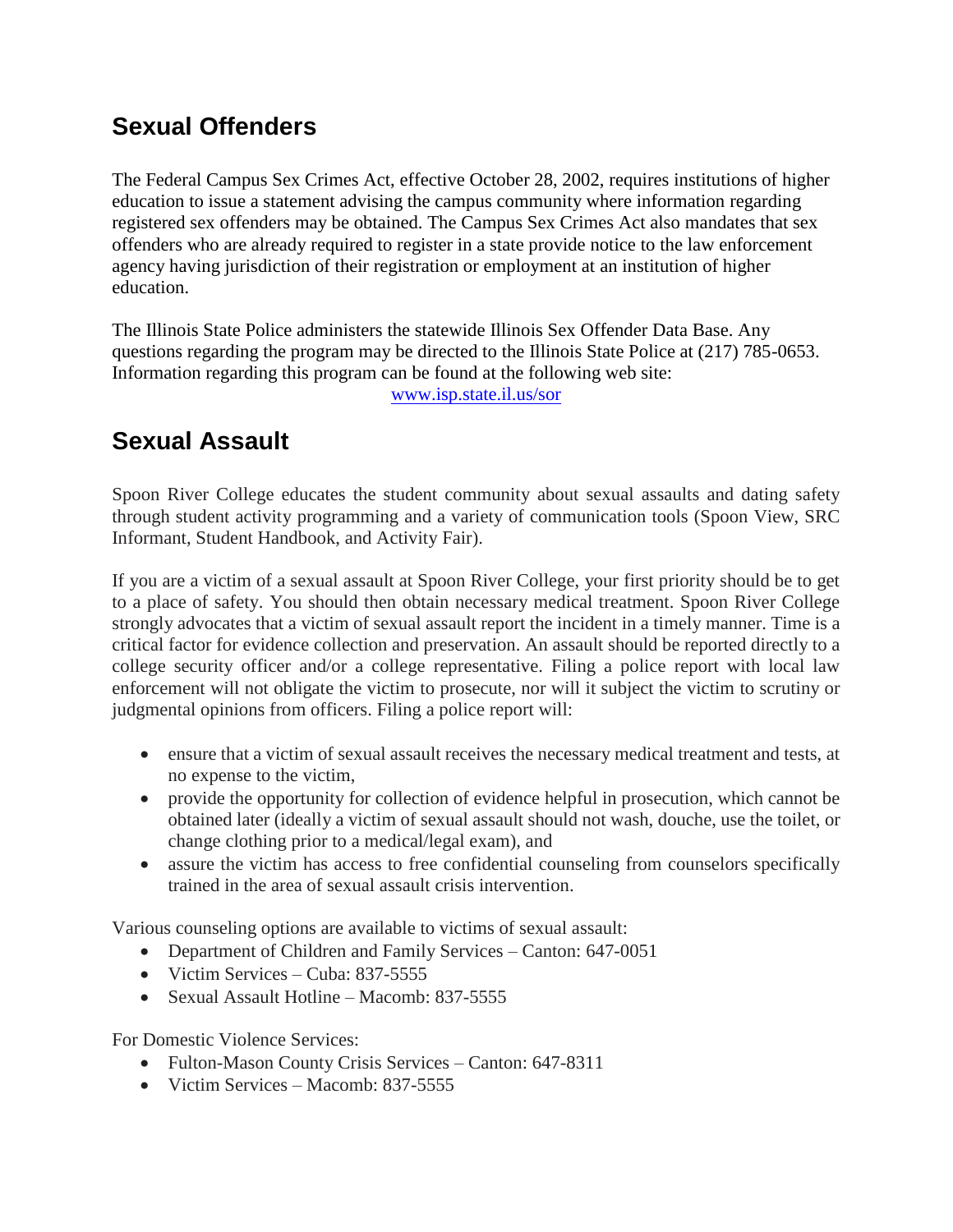Spoon River College disciplinary proceedings, as well as special guidelines for cases involving accused and the victim will each be allowed to choose a person to accompany them throughout the incident review process. Both the victim and accused will be informed of the outcome of the hearing. A student found guilty of violating the College sexual misconduct policy could be criminally prosecuted in the state courts and may be suspended or expelled from the College for the first offense. Student victims have the option to change their academic schedule after an alleged sexual misconduct, are detailed in the *Student Handbook*. The *Handbook* provides, in part, that the sexual assault, if such changes are reasonably available.

## **Safety Tips:**

- **Be aware of your surroundings**  pay attention to who may be walking near you or instincts. Drive or move to a well-lighted public location or a police station or call someone for help. following you. If something or someone makes you feel uncomfortable, go with your
- **Avoid being alone in unfamiliar places, especially at night.**
- **Enroll in a personal safety course**
- In acquaintance or dating situations, **remain in public or group settings** until the person has earned your trust.
- Set clear boundaries regarding what is and is not acceptable behavior do not allow yourself to be pressured into going beyond those boundaries. If you feel pressured or strong armed, clearly and loudly state that it is unacceptable and leave the area.
- **Never leave a drink or food unattended in a bar or at a party**. If you do leave it unattended or out of your sight, pour it out and get a fresh one. Date rape drugs can quickly be put into a drink without detection.

## **Alcohol and Drugs**

Spoon River College expects its students and employees to comply with all local, state and federal laws regarding the use or possession of alcoholic beverages and controlled substances. The State of Illinois requires that persons be 21 years of age or older to purchase, possess or consume alcoholic beverages, including wine and beer. Violators are subject to arrest.

 disciplinary action. Spoon River College prohibits the possession of any alcoholic beverage on its campuses except when expressly authorized by the Board of Trustees. The college condemns the possession, use or distribution of illegal drugs such as marijuana, LSD, cocaine, inhalants, hallucinogens or narcotics by anyone in any campus facility. Any individual possessing, using or distributing such drugs is subject to arrest, imprisonment or fine according to applicable laws, as well as college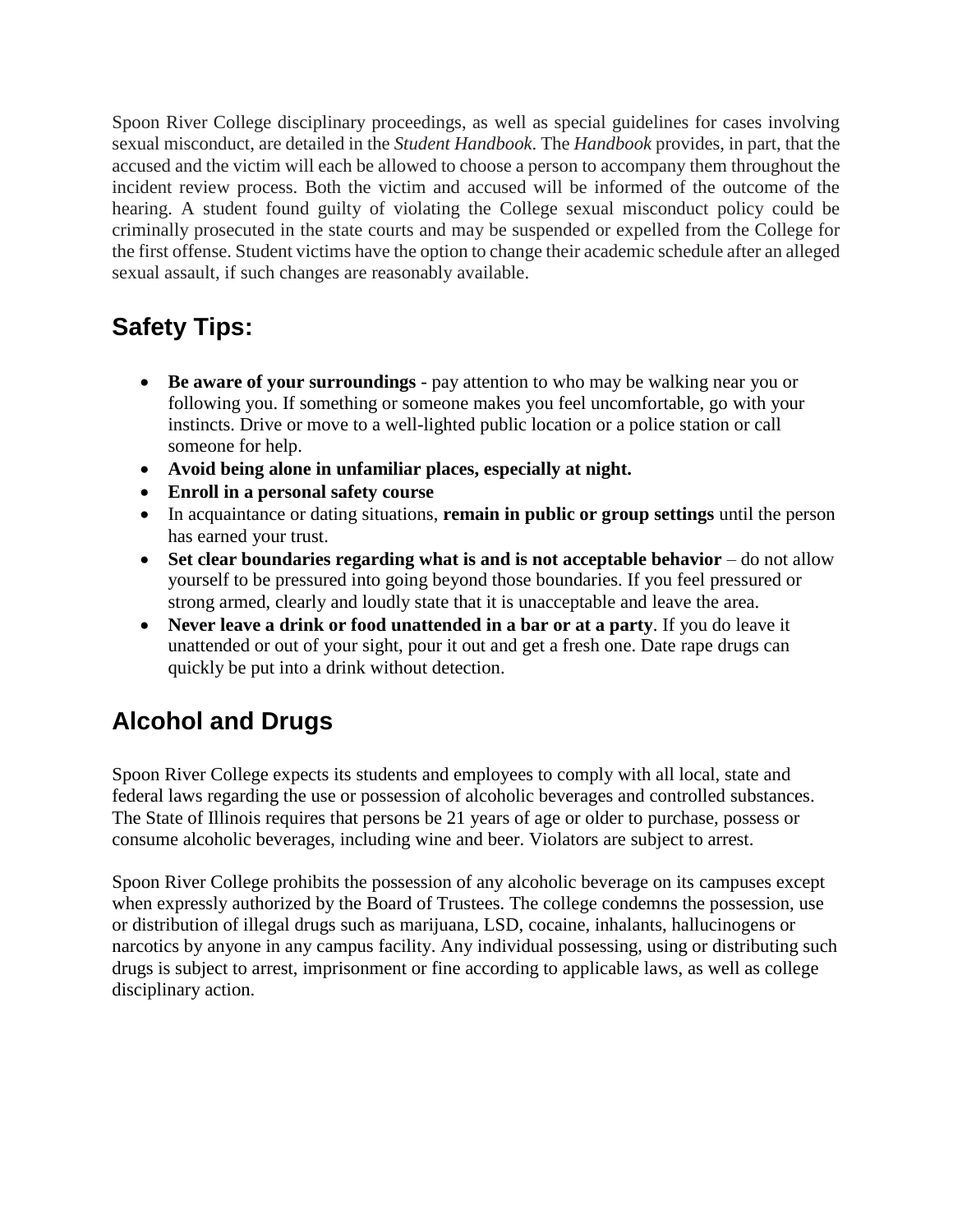### **Health Risks of Alcohol and Other drugs**

- Alcohol is the most abused drug in the United States today.
- Alcohol is a drug that acts on the brain. It is potentially addicting, both physically and mentally.
- Alcohol abuse is irresponsible drinking which harms or endangers the drinker or other people.
- Alcohol abuse can result in violence, poor judgment and loss of coordination.
- Alcoholism is a disease characterized by a physical and mental dependence on alcohol. About 1 in 10 drinkers becomes an alcoholic.
- Alcohol consumed in heavy amounts over a period of years can result in brain damage, cancer to the mouth, stomach and esophagus, heart disease, liver damage, ulcers and gastritis as well as damage to other body organs.
- Prolonged excessive drinking can shorten life spans by 10 to 12 years.
- Tobacco use and abuse can contribute to such diseases as lung cancer, heart disease, and emphyzema.
- Drug abuse is a major problem that results when drugs are used improperly.
- Drug abuse is using natural or synthetic chemical substances for non-medical reasons to affect the body, mind and behavior.
- Abusing drugs can be dangerous especially when they are taken for a long time, in the wrong combinations or in excess.
- If you take drugs, you risk overdose and dependence, both physical and psychological.
- Long-term drug abuse can lead to mental illness, malnutrition and organ damage.
- The risk of AIDS, hepatitis, and other diseases increases if drugs are injected.
- When drugs make you lose control, you may do things beyond your ability and take foolish risks. Accidents and injuries can result to you and to others.
- Abusing drugs can also cause legal, economic and personal problems.
- People who abuse drugs often need help.
- Breaking a drug habit without outside help can be dangerous because of withdrawal symptoms and difficult because of the psychological need.

*Source:* National Institute of Drug Abuse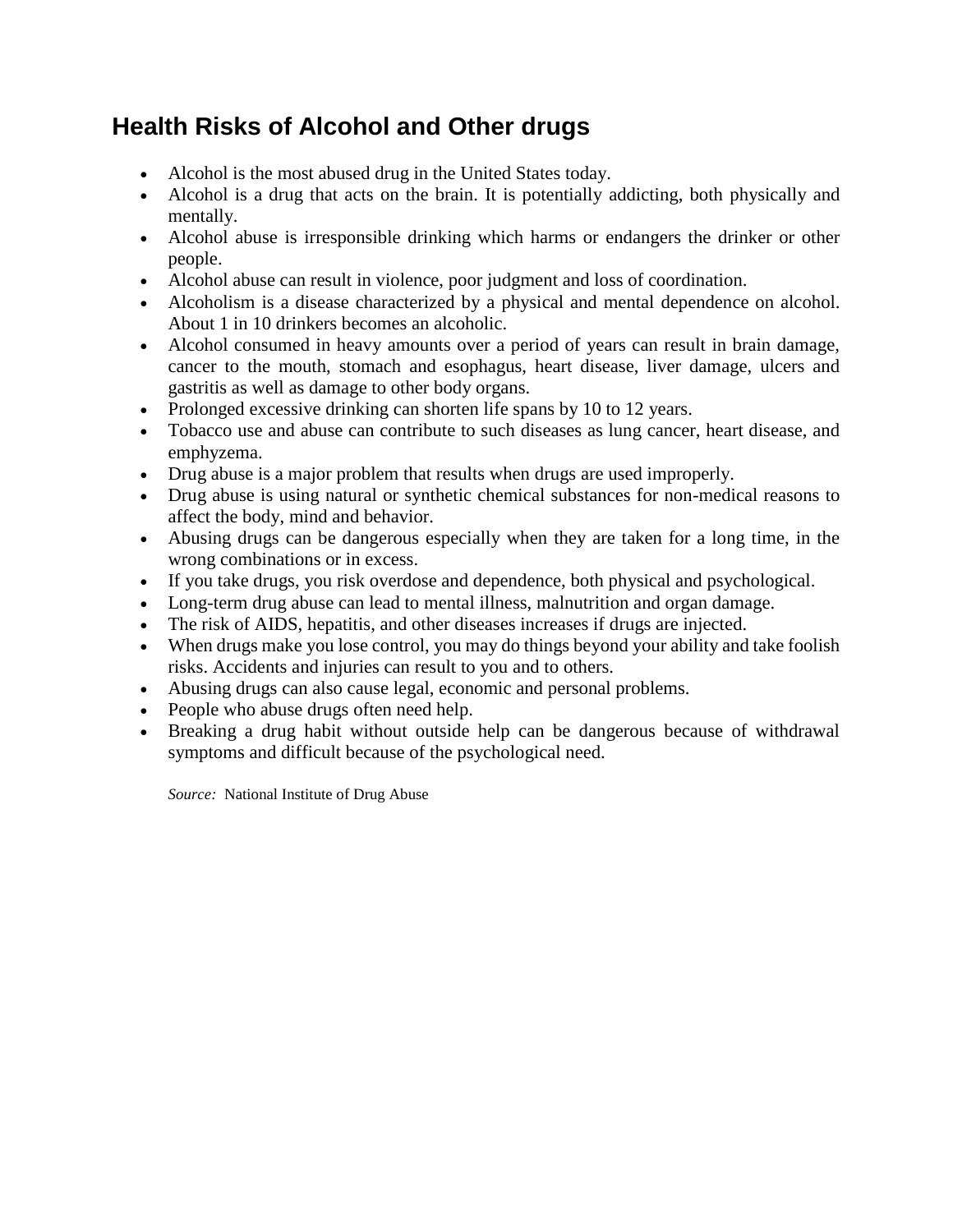Spoon River College refers students to the following agencies and professionals for initial drug and alcohol abuse screening and/or treatment;

#### **Canton:**

- Alcohol & Drug Professionals of Fulton County (309) 649-1002
- North Central Behavioral Health Services Canton (309) 647-1881
- Illinois Institute for Addiction Recovery Peoria (309) 691-1055
- Tazewood East Peoria (309) 694-6462
	- o Pekin (309) 347-5522
- United in Jesus Outreach Ministries Canton (309) 649-1618
- White Oaks Treatment Peoria (309) 692-6900
- Psychology Specialists, Ltd. Canton (309) 354-4143

#### **Macomb:**

- Addicts Victorious (217) 223-1388
	- o Hotline (800) 323-1388
- Bridgeway (309) 837-4876
- Beu Health Center (Evaluation only for public/ongoing for WIU students) (309) 298-1888
- Celebrate Recovery- The Crossing (309) 278-5117
- Lakeview Medical and Psychiatric Healthcare (309) 575-3222
- McDonough District Hospital Behavioral Health Services (309) 836-1582
- SCHS (Schuyler Counseling and Health Services) (217) 322-4373
- Starting Point, Inc. Monmouth (309) 734-8991
- Synago (309) 833-2008
- Veterans Administration Medical Center Iowa City (319) 338-0581
- W.I.U. Alcohol and Other Drugs Resource Center (309) 298-2457
- W.I.U. Hotline (7 pm- 1am) (866) 435-0480

#### **Havana:**

- Memorial Behavioral Health Springfield & Lincoln (800) 526-0844
- Alcoholic's Anonymous (309) 543-4431
- Chestnut Health Systems (309) 827-6026
- Tazewood Lincoln Clinic (217)732-6865

#### **Rushville:**

• Schuyler Counseling & Health Services (217)322-4373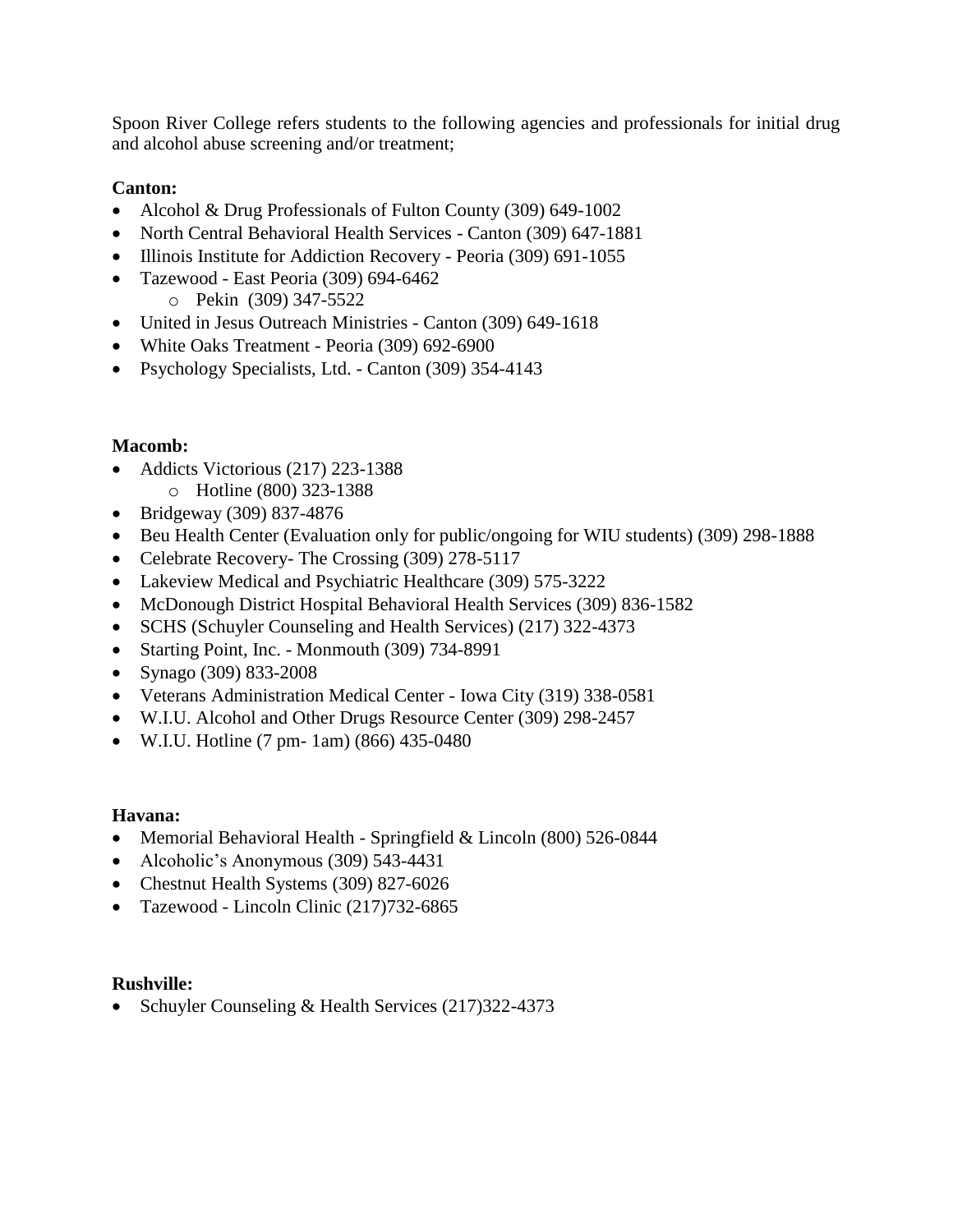Each year the Vice President of Administrative Services completes an annual Crimes Reports to Campus Safety and Security report. The results of that report are shown below.

#### **Spoon River College Crimes Reported to Campus Safety and Security Calendar Year 2019**

Reported according to Uniform Crime Report procedures and the Jeanne Clery Disclosure of Campus Security Policy and Campus Crime Statistics Act.

#### **Reportable Offenses**

| <b>Offense Type</b>        | <b>Canton Campus</b> |          |              | <b>Macomb Campus</b> |      |              |          | <b>Havana Center</b> |          | <b>Rushville Center</b> |      |          |
|----------------------------|----------------------|----------|--------------|----------------------|------|--------------|----------|----------------------|----------|-------------------------|------|----------|
|                            | 2018                 | 2019     | 2020         | 2018                 | 2019 | 2020         | 2018     | 2019                 | 2020     | 2018                    | 2019 | 2020     |
| Murder                     | 0                    | 0        | 0            | 0                    | 0    | 0            | 0        | 0                    | 0        | 0                       | 0    | 0        |
| Manslaughter               | 0                    | 0        | 0            | 0                    | 0    | $\mathbf{0}$ | 0        | 0                    | 0        | 0                       | 0    | 0        |
| Sex Offenses, Forcible     | 0                    | $\Omega$ | 0            | 0                    | 0    | 0            | $\Omega$ | $\Omega$             | 0        | 0                       | 0    | 0        |
| Sex Offenses, Non-Forcible | 0                    | 0        | 0            | 0                    | 0    | 0            | 0        | $\Omega$             | 0        | 0                       | 0    | 0        |
| Robbery                    | 0                    | 0        | 0            | 0                    | 0    | 0            | 0        | 0                    | 0        | 0                       | 0    | 0        |
| <b>Aggravated Assault</b>  | 0                    | 0        | 0            | 0                    | 0    | 0            | 0        | $\Omega$             | 0        | 0                       | 0    | 0        |
| <b>Burglary</b>            | 0                    | 0        | 0            | 0                    | 0    | $\mathbf{0}$ | 0        | 0                    | 0        | 0                       | 0    | 0        |
| <b>Motor Vehicle Theft</b> | 0                    | 0        | 0            | 0                    | 0    | 0            | 0        | 0                    | 0        | 0                       | 0    | 0        |
| Arson                      | 0                    | 0        | $\mathbf{0}$ | 0                    | 0    | $\Omega$     | 0        | $\Omega$             | $\Omega$ | 0                       | 0    | $\Omega$ |
| <b>Total</b>               | 0                    | 0        | 0            | 0                    | 0    | 0            | 0        | 0                    | 0        | ი                       | 0    | Ω        |

#### **New Reportable Offenses Based on VAWA Amendments**

| <b>Offense Type</b> | <b>Canton Campus</b> |      |      | <b>Macomb Campus</b> |      |      |      | <b>Havana Center</b> |      | <b>Rushville Center</b> |      |      |
|---------------------|----------------------|------|------|----------------------|------|------|------|----------------------|------|-------------------------|------|------|
|                     | 2018                 | 2019 | 2020 | 2018                 | 2019 | 2020 | 2018 | 2019                 | 2020 | 2018                    | 2019 | 2020 |
| Domestic Violence   |                      |      | 0    |                      |      | 0    |      |                      |      |                         |      |      |
| Dating Violence     |                      |      | 0    | O                    | 0    | 0    |      |                      | 0    |                         |      |      |
| <b>Stalking</b>     | 0                    |      | 0    | 0                    |      | 0    |      |                      | 0    |                         |      |      |
| <b>Total</b>        |                      |      | 0    |                      | 0    | 0    |      |                      | O    |                         |      |      |

#### **Arrests and Disciplinary Action for Selected Offenses**

| <b>Offense Type</b>               | <b>Canton Campus</b> |      |          | <b>Macomb Campus</b> |      |      | <b>Havana Center</b> |      |          | <b>Rushville Center</b> |      |      |
|-----------------------------------|----------------------|------|----------|----------------------|------|------|----------------------|------|----------|-------------------------|------|------|
|                                   | 2018                 | 2019 | 2020     | 2018                 | 2019 | 2020 | 2018                 | 2019 | 2020     | 2018                    | 2019 | 2020 |
| Liquor Law Arrests                |                      |      | 0        |                      | 0    | 0    |                      | 0    | 0        | Ω                       | 0    | 0    |
| <b>Liquor Law Violations</b>      |                      | 0    | 0        | 0                    | 0    | 0    | 0                    | 0    | 0        | 0                       | 0    | 0    |
| Drug Law Arrests                  |                      |      | $\Omega$ | <sup>0</sup>         | 0    | 0    | ∩                    | O    | 0        | 0                       | 0    | 0    |
| <b>Drug Law Violations</b>        |                      |      | $\Omega$ | <sup>0</sup>         | 0    | 0    | ∩                    | O    | $\Omega$ | 0                       | 0    | 0    |
| <b>Illegal Weapons Arrests</b>    |                      |      | $\Omega$ | $\Omega$             | 0    | 0    | O                    | O    | $\Omega$ | 0                       | 0    | 0    |
| <b>Illegal Weapons Violations</b> | 0                    | 0    | 0        | 0                    | 0    | 0    |                      | 0    | 0        | 0                       | 0    | 0    |
| <b>Total</b>                      | Ω                    | 0    | 0        | O                    | 0    | 0    | 0                    | O    | 0        | 0                       | O    | 0    |